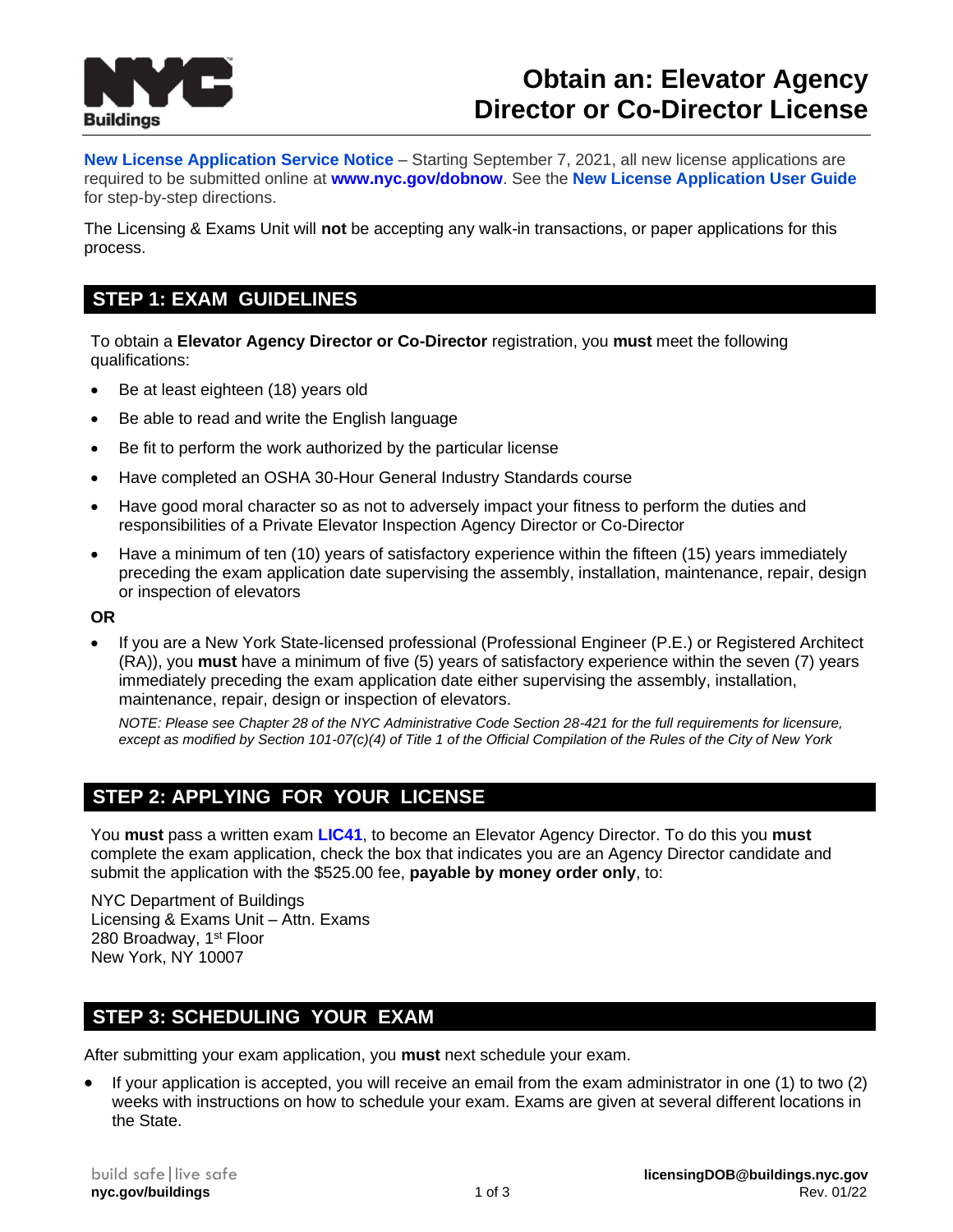

- The exam consists of multiple-choice questions that assess your knowledge of the installation, operation and repair of new, existing and relocated dumbwaiters, elevators, escalators, moving walkways, wheelchair and stair chair lifts and special hoisting and conveying equipment. You will be allowed to use reference materials during the exam.
- To pass the exam you **must** score at least a seventy (70) percent. You will be notified of your score immediately upon finishing the exam.

## **STEP 4: BACKGROUND INVESTIGATION**

To become an Elevator Agency Director, you **must** also pass a background investigation by submitting the documents listed below as **scanned PDFs** via the **[DOB NOW Portal](https://a810-dobnow.nyc.gov/publish/Index.html#!/)**. Applicants that do not currently have an eFiling account will need to create an account by completing the **[registration form](https://a810-efiling.nyc.gov/eRenewal/register.jsp)**.

Please see the **[New License Application User Guide](https://www1.nyc.gov/assets/buildings/pdf/dob_now_bis_options_new_license_step_by_step_guide.pdf)** for step-by-step directions.

- **[LIC2](http://www1.nyc.gov/assets/buildings/pdf/lic2.pdf)** application
- **[LIC34](http://www1.nyc.gov/assets/buildings/pdf/lic34.pdf)** Supplemental form, if applicable
- **[LIC51](http://www1.nyc.gov/assets/buildings/pdf/lic51.pdf)** application

*NOTE: Applicants may fill out the [LIC51](http://www1.nyc.gov/assets/buildings/pdf/lic51.pdf) Voluntary Authorization for Service of Process by email even if they reside within the City of New York and would like to receive Notices of Violation (NOV)/Summonses via email.*

- Notarized **[Background Investigation Questionnaire](http://www1.nyc.gov/assets/buildings/pdf/licensee.pdf)**
- **[Supplemental Investigation Form](http://www1.nyc.gov/assets/buildings/pdf/supplemental_exam_elevator_director_n_insp.pdf)**
- **Examination Score Report Form**
- 30-Hour General Industry Standards OSHA Course Certificate
- **[Experience Verification Forms](http://www1.nyc.gov/assets/buildings/pdf/paei_paed_employment_verification.pdf)** from all supervisors for the years you are claiming as experience *NOTE: Experience Verification Forms from company Human Resources will not be accepted*
- Social Security History of Earnings for the years you are claiming as experience this is **NOT** the Social Security Statement.

*NOTE: There is a fee charged by the Social Security Administration for this service. You must request the report to be run by 'company name'. You may request the information by mail or in-person (ordinarily you can receive this instantly in person).Visit (<http://www.ssa.gov/online/ssa-7050.html>) for more information*

- Current Photo ID (Driver's license, State ID, permit, green card or passport)
- **LIC62: [Physical Examination](http://www1.nyc.gov/assets/buildings/pdf/lic62.pdf) Form must** be completed within 90 days prior to application date
- **[Child Support Certification Form](http://www1.nyc.gov/assets/buildings/pdf/child_support_form.pdf)**
- Original Social Security Card
- Proof of residence (utility bill, bank statement, lease or deed) *NOTE: Cell phone bills will not be accepted; bank statements must be either mailed to you or stamped by a local branch if printed out online.*
- Latest pay stub or W-2, if needed for qualifying experience
- Background Investigation Fee \$500.00 payable within the **[DOB NOW Portal](https://a810-dobnow.nyc.gov/publish/Index.html#!/)**

For questions pertaining to your background investigation or to find out the status, please send inquiries to **lbackgrounds@buildings.nyc.gov**